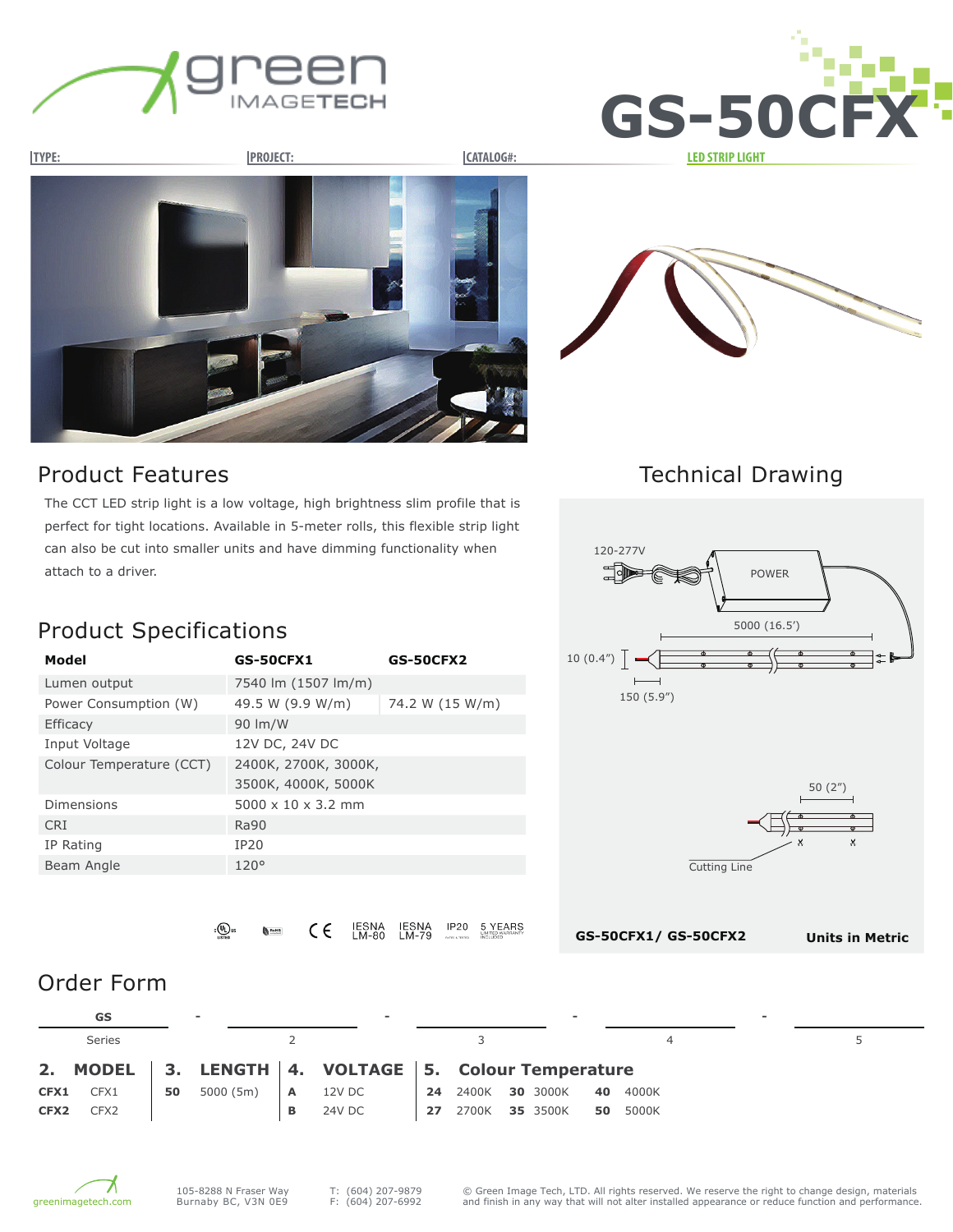



# Plug-In Power Supplies and Accessories

| <b>Part Name</b> | <b>Description</b>                                                                                                                     |                                    |
|------------------|----------------------------------------------------------------------------------------------------------------------------------------|------------------------------------|
| ACDC24-12        | 24W Plug and Play power supply. Includes AC wall plug and<br>play and female power output plug for easy installation.<br>120VAC/12VDC. |                                    |
| ACDC48-12        | 48W Plug and Play power supply. Includes AC wall plug and<br>play and female power output plug for easy installation.<br>120VAC/12VDC. | <b>Plug and Play power supply</b>  |
| ACDC96-12        | 96W Plug and Play power supply. Includes AC wall plug and<br>play and female power output plug for easy installation.<br>120VAC/12VDC. |                                    |
| ACDC24-24        | 24W Plug and Play power supply. Includes AC wall plug and<br>play and female power output plug for easy installation.<br>120VAC/24VDC. | <b>DC strip to Power Connector</b> |
| ACDC48-24        | 48W Plug and Play power supply. Includes AC wall plug and<br>play and female power output plug for easy installation.<br>120VAC/24VDC. |                                    |
| ACDC96-24        | 96W Plug and Play power supply. Includes AC wall plug and<br>play and female power output plug for easy installation.<br>120VAC/24VDC. |                                    |
|                  |                                                                                                                                        |                                    |

GS-ID-C8

DC strip to Power Connector

### Aluminum Profiles

Please see our aluminum profile catalog for options.



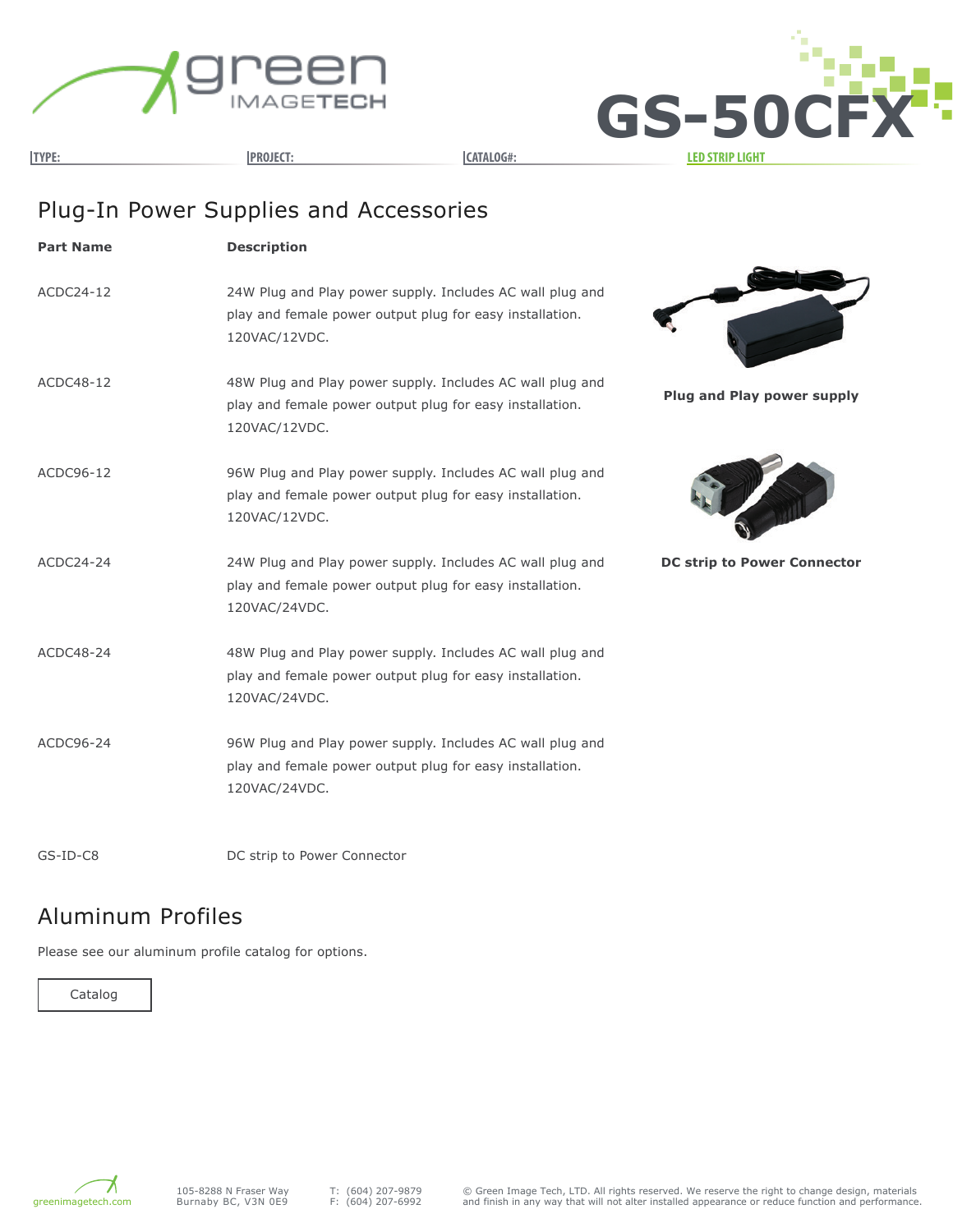



**TYPE: PROJECT: CATALOG#: LED STRIP LIGHT**

# Hardwire Power Supplies and Accessories

| <b>Part Name</b> | <b>Description</b>        |
|------------------|---------------------------|
| <b>DR-CV-12W</b> | 12W Triac Dimming driver  |
| DR-CV-20W        | 20W Triac Dimming driver  |
| DR-CV-30W        | 30W Triac Dimming driver  |
| DR-CV-40W        | 40W Triac Dimming driver  |
| DR-CV-60W        | 60W Triac Dimming driver  |
| DR-CV-80W        | 80W Triac Dimming driver  |
| E40L             | 40W Triac Dimming driver  |
| E60L             | 60W Triac Dimming driver  |
| E96L             | 100W Triac Dimming driver |
| M150L            | 150W Triac Dimming driver |
| M200L            | 200W Triac Dimming driver |
| M300L            | 300W Triac Dimming driver |



**Dimmable Power Supply (DR-CV-XXW)**



**Dimmable Power Supply (M\_XX)**



**Dimmable Power Supply (E\_XXL)**

#### Dimmable Drivers

Please see our driver catalog for more options.

Catalog

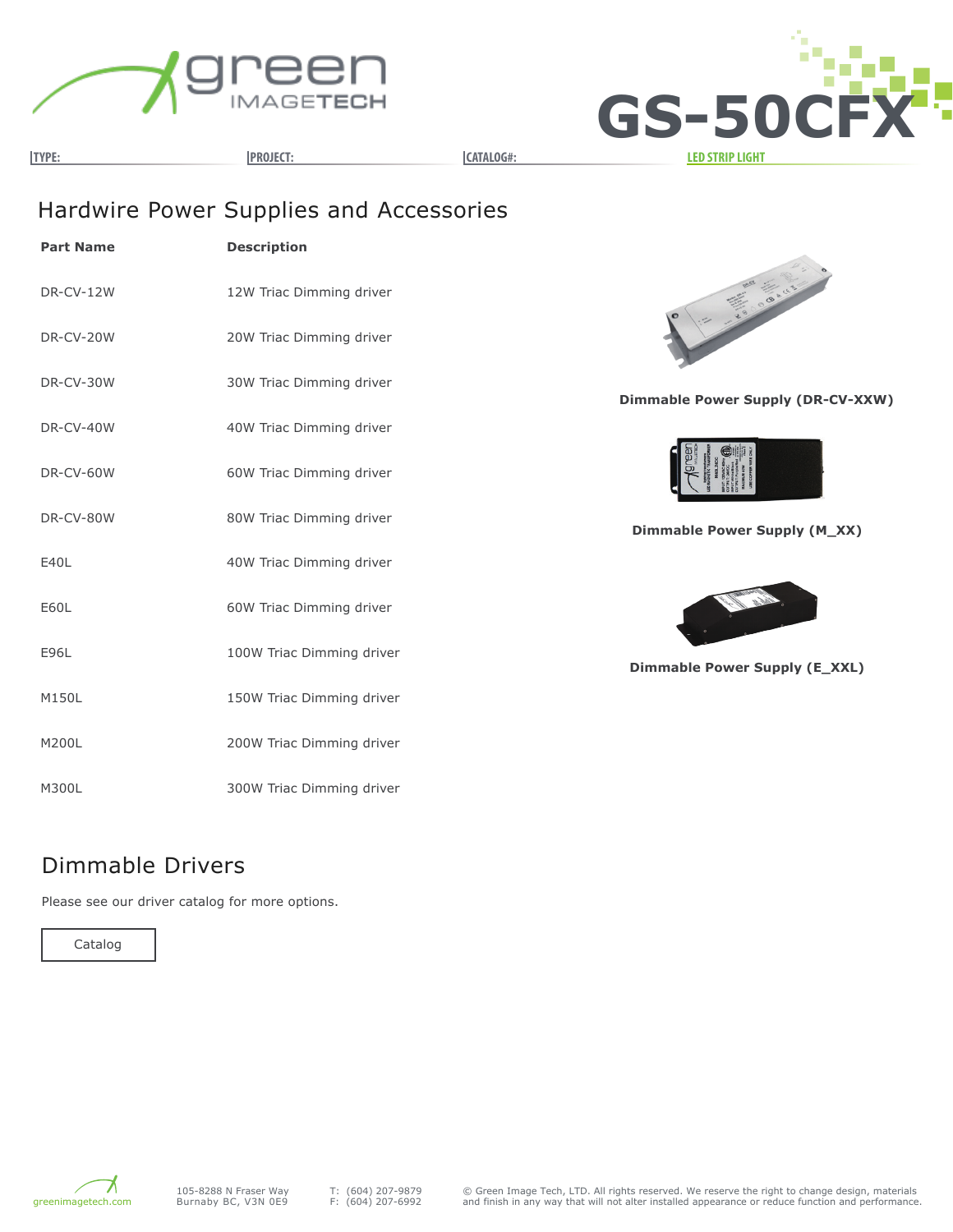



# Quick Connectors

| <b>Part Name</b> | <b>Description</b>                                              |
|------------------|-----------------------------------------------------------------|
| $GS-ID-C3$       | Strip to Power Connector. Available in static colour and RGB    |
| $GS-ID-C1$       | Strip to Power 3" Connector. Available in static colour and RGB |
| $GS-ID-CS$       | Strip to strip Coupler. Available in static colour and RGB      |
| $GS-L001$        | L Connector. Available in static colour and RGB                 |
| $GS-T003$        | T Connector. Available in static colour and RGB                 |
| $GS$ -ID-C4      | + Connector                                                     |









**Strip to Power Connector Strip to Strip Connector Static - 2 Wires RGB - 4 Wires**



**L Connector T Connector + Connector**